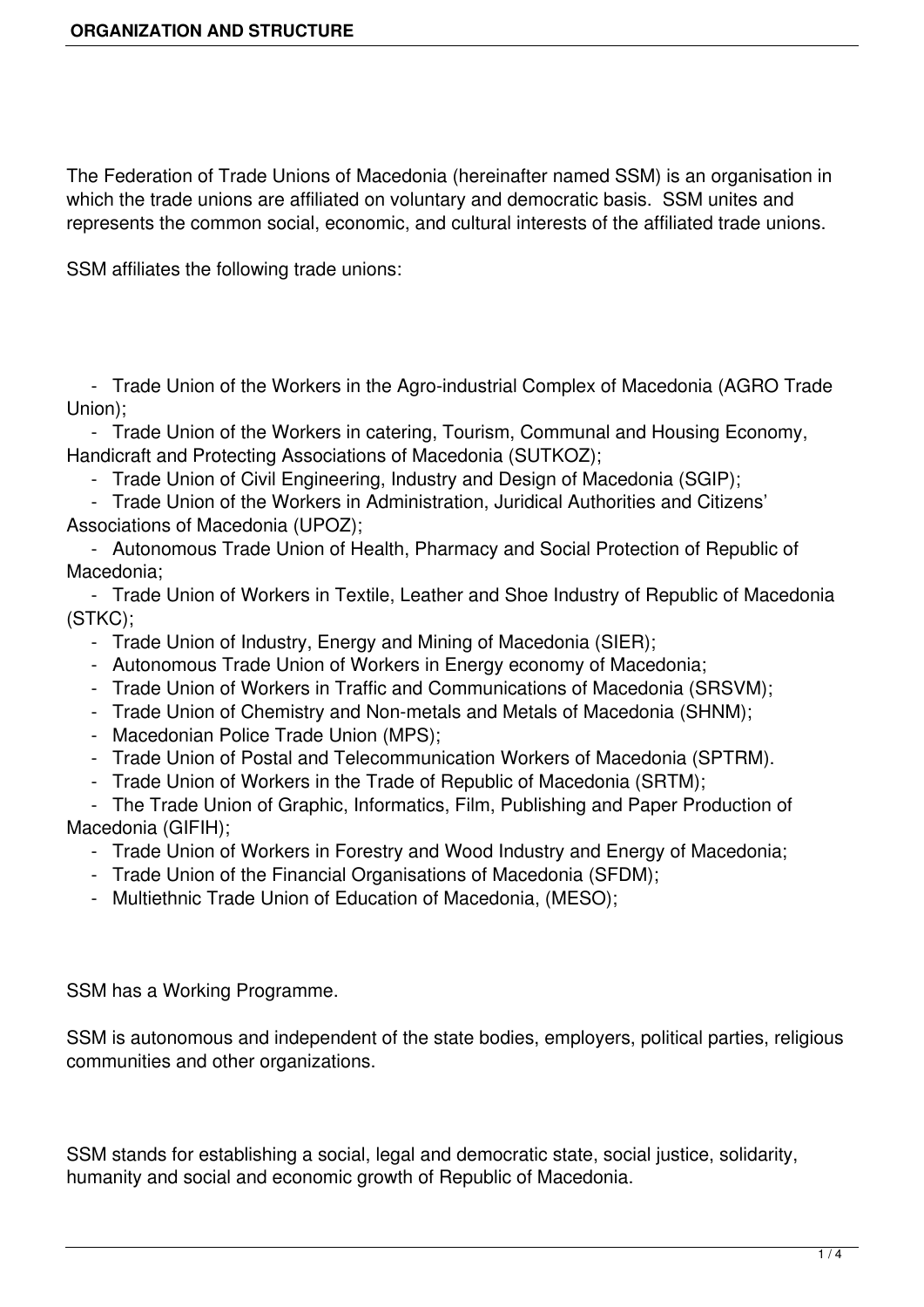Workers become members of the trade unions on a voluntary basis.

For the implementation of their goals and tasks, the Trade Unions affiliated in SSM are establishing trade union network, which is regulated by their Statutes.

Trade unions affiliated in the Federation of Trade Unions of Macedonia, are obliged to respect the Statute of SSM and to implement its decisions.

The Trade Unions' Statutes and their other acts cannot be opposite to this Statute.

In the implementation of its aims and tasks, SSM uses all the means and forms of trade union struggle in the framework of the Constitution and the Laws of Republic of Macedonia, this Statute, and generally recognized standards and norms of the International legislation (Conventions and Recommendations), especially those relating to the implementation of the workers' rights and their organizing in trade unions.

The name of the organisation is: Federation of Trade Unions of Macedonia.

In the International communication, the Federation uses the name: Federation of Trade Unions of Macedonia (SSM).

SSM is a legal entity.

The headquarters of SSM is in Skopje, boulevard 12 Udarna brigada, 2

The symbols of SSM are the sign, the arm and the flag.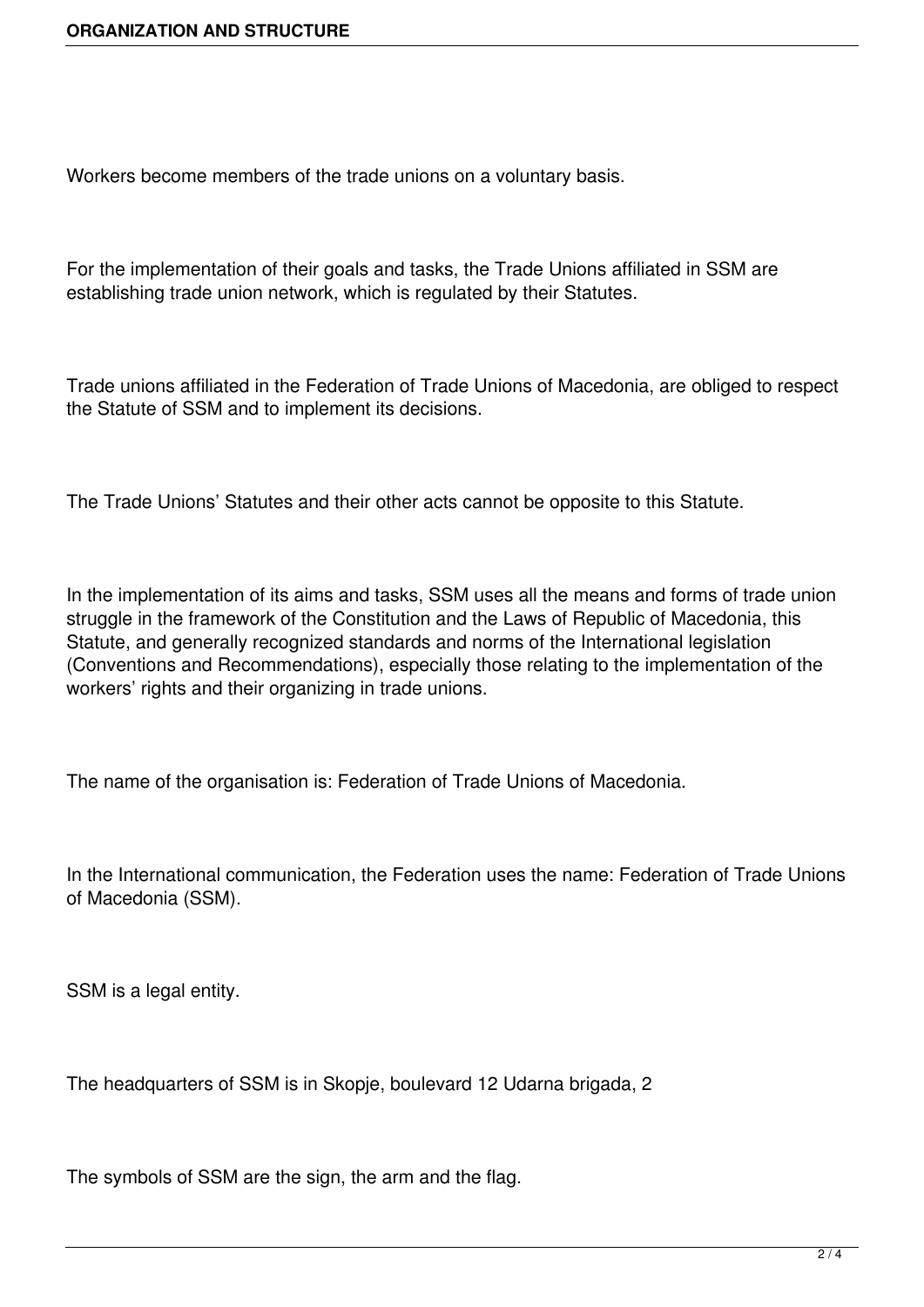## **Aims and tasks of SSM**

The basic aims and tasks of SSM are:

In the social and political area:

- establishing and providing democratic, legal and social state;

 - monitoring of the implementation of laws and other regulations referring the worker's rights and the collective agreements and implementation of the international conventions, directives and other recommendations;

 - institutional implementation of the constitutional right to manage and to participate in the decision making based on labour;

 - representing the common worker's interests in the institutions of the system by direct participation or by submitting demands, initiatives, proposals and opinions;

 - implementation and improvement of educational, cultural and science interests of the workers.

In the economic and social area:

 - economic and material security and improving of the social and economic position of the workers, economic development, economic and social policy and salary' policy;

- determining of the collective bargaining at a country level;

 - participating in preparation of laws of the social and economic area through respective institutional forms of acting;

- improving of the working conditions, environment and health of the workers;
- protection at work and the rights acquired on the labour basis;
- employment and material support during an unemployment period;
- pension, disability, and health insurance;

In the trade union organizing and acting: